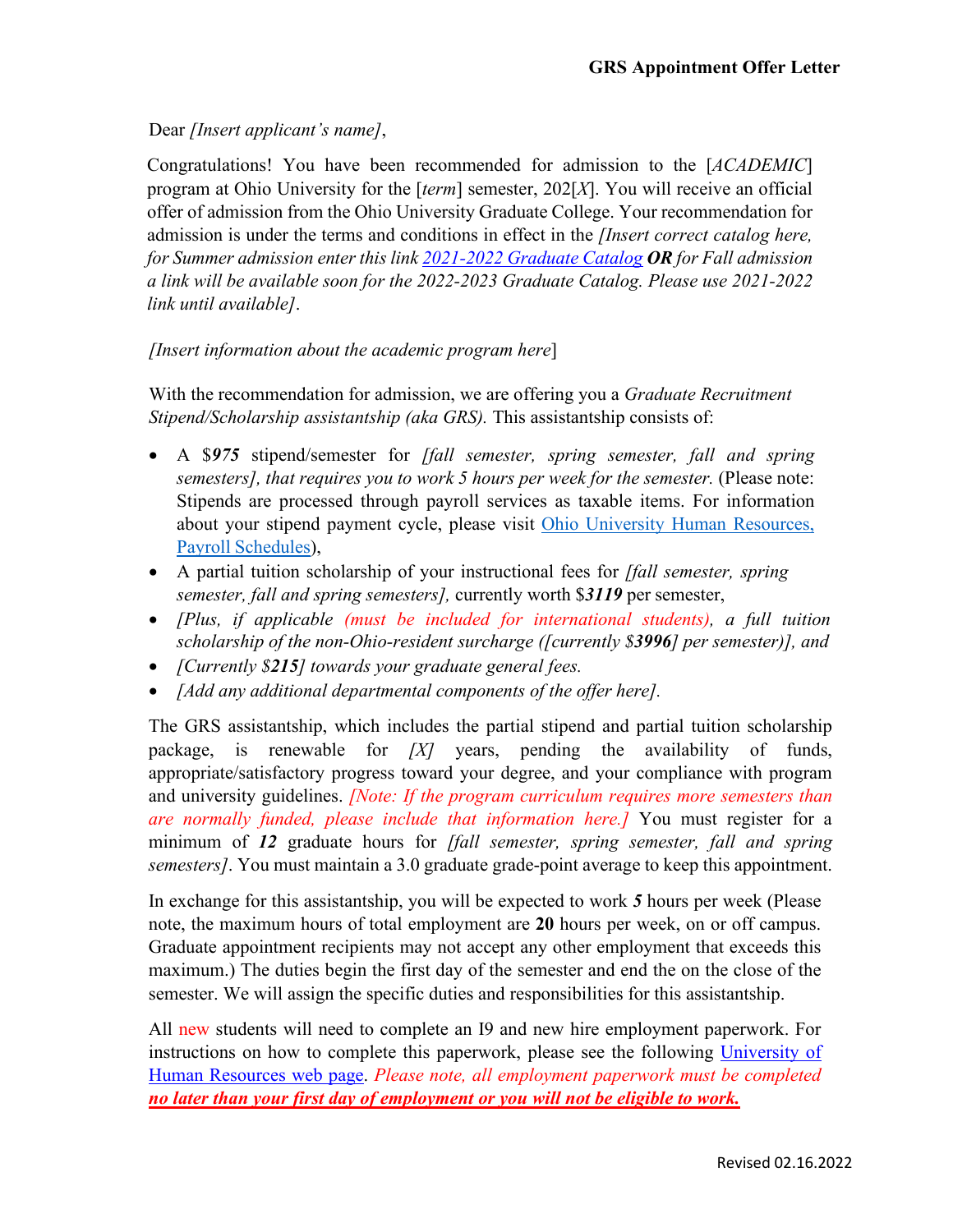*finternational: Teaching Assistants must meet oral English proficiency requirements as* defined by the State of Ohio. These requirements apply to all teaching assistants with instructional responsibility regardless of the teaching assistant's native language. Oral proficiency is certified by the academic program. For non-native speakers, the minimum requirements are as follows:

 iBT - ≥80 Composite, ≥24 Speaking, ≥17 all other section scores IELTS –  $\geq$ 6.5 Composite,  $\geq$ 7.0 Speaking,  $\geq$ 6.5 all Bands

Non-native speakers may be provisionally cleared to teach if they achieve the following and concurrently enroll in a specified English language improvement course:

iBT -  $\geq$ 80 Composite, 21-23 Speaking,  $\geq$ 17 all other sections IELTS –  $\geq 6.5$  Composite,  $\geq 6.5$  Speaking,  $\geq 6.5$  all Bands

If your English scores do not meet the minimum requirements listed above, or if your academic department requested an English waiver on your behalf, then you will be required to take the Versant English Test (VET) prior to assuming teaching assistantship duties. This test can be arranged by contacting the Ohio Program of Intensive English director, Dr. Gerry Krzic [\(krzic@ohio.edu\)](mailto:krzic@ohio.edu).*]*

You will be responsible for paying the remainder of the fees while holding this appointment, as applicable. These fees include:

- General fees,
- [Health insurance](https://www.ohio.edu/student-insurance/) (may be waivable for domestic students),
- College technology fees,
- Network fees.
- [Wellbeing fees](https://www.ohio.edu/student-affairs/wellbeing) (waivable), and
- [Student legal services fees](https://www.studentlegalrights.org/) (waivable).

A schedule of current tuition and fees can be viewed by visiting the Ohio University [Office](https://www.ohio.edu/bursar/graduate-tuition)  [of the Bursar](https://www.ohio.edu/bursar/graduate-tuition) web [page.](https://www.ohio.edu/bursar/graduate-tuition.cfm)

You are likely to have additional expenses (for example, housing deposits, rent, books, transportation, [parking, f](https://www.ohio.edu/parking/index.cfm)ood, clothing, outerwear, and other living expenses) to pay before your first stipend payment, so arrive with sufficient funds for these additional costs. For more information on typical expenses, visit the [Graduate College](https://www.ohio.edu/graduate/prospective-students/tuition) web page.

For more information on additional funding opportunities and financial assistance, visit the Graduate College [Financial Support](https://www.ohio.edu/graduate/prospective-students/financial-support) web page.

All graduate students are required to complete an online Graduate Student Orientation module. More information will be distributed about this module via email. In addition, all